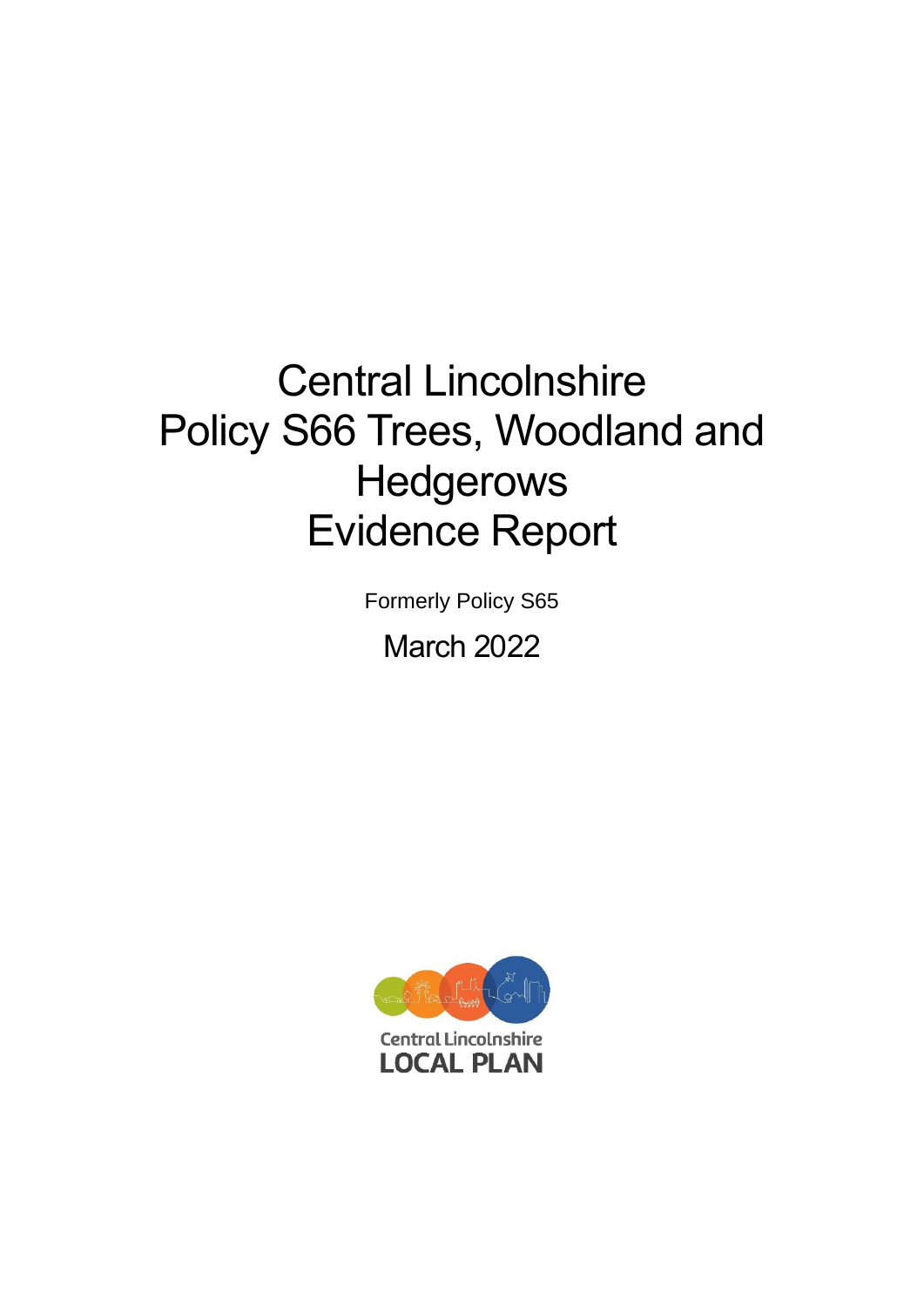# **Contents**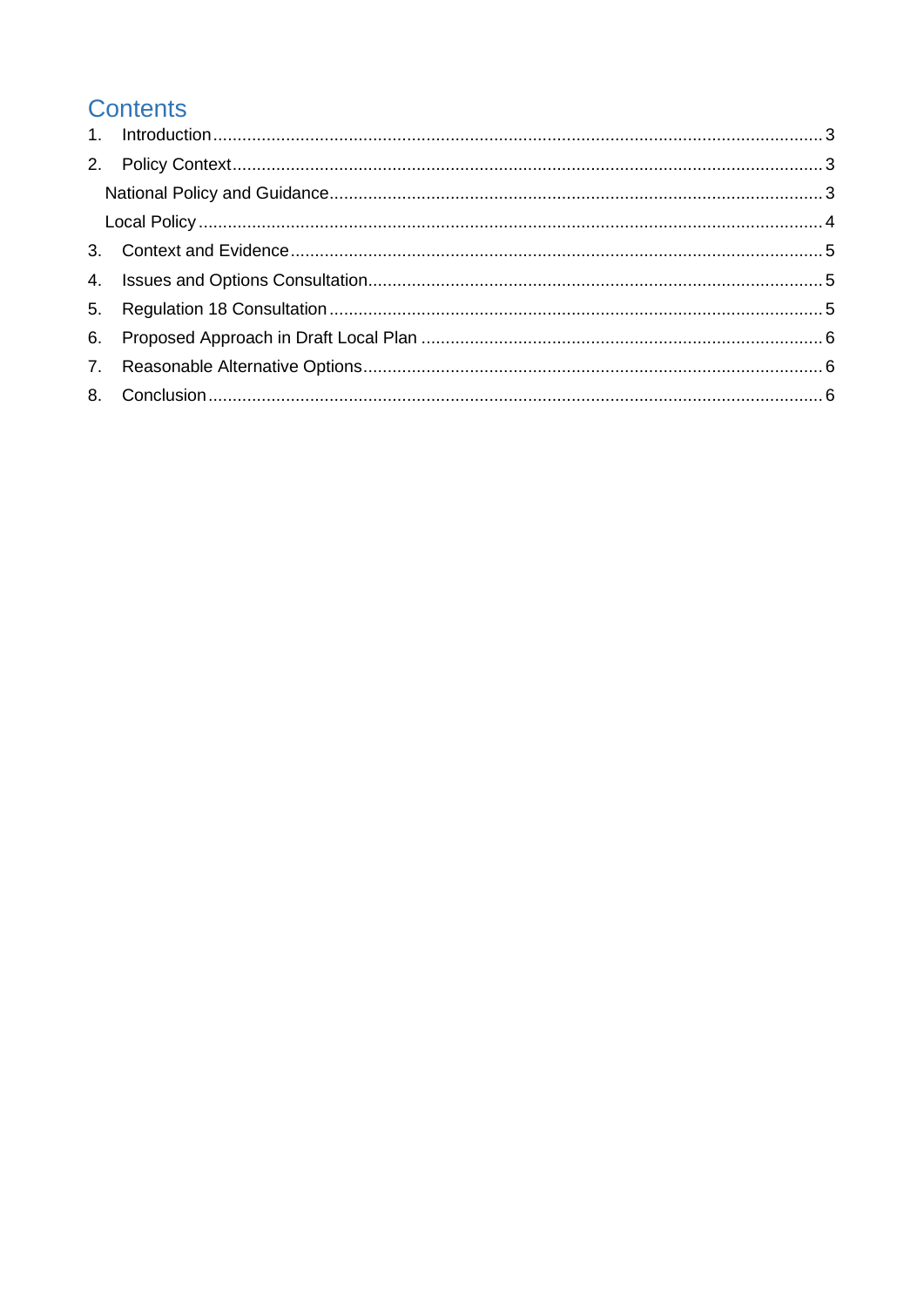#### <span id="page-2-0"></span>1. Introduction

- 1.1. The Central Lincolnshire Local Plan is being updated since the first Local Plan for Central Lincolnshire, an area covering the districts of City of Lincoln, North Kesteven and West Lindsey, was adopted in April 2017.
- 1.2. This Evidence Report (which is one of a collection) provides background information and justification for Policy S66, which relates to the protection of trees, woodland and hedgerows.

## <span id="page-2-1"></span>2. Policy Context

#### National Policy and Guidance

- <span id="page-2-2"></span>2.1. Since the Central Lincolnshire Plan was adopted the National Planning Policy Framework (NPPF) was updated in July 2018 with subsequent additional changes being published in February 2019 and a further update in July 2021.
- 2.2. Paragraph 7 of the NPPF explains that:

"*The purpose of the planning system is to contribute to the achievement of sustainable development. At a very high level, the objective of sustainable development can be summarised as meeting the needs of the present without compromising the ability of future generations to meet their own needs*."

2.3. Paragraph 8 goes on to state that:

"*Achieving sustainable development means that the planning system has three overarching objectives, which are interdependent and need to be pursued in mutually supportive ways (so that opportunities can be taken to secure net gains across each of the different objectives):*

*…c) an environmental objective – to protect and enhance our natural, built and historic environment; including making effective use of land, improving biodiversity, using natural resources prudently, minimising waste and pollution, and mitigating and adapting to climate change, including moving to a low carbon economy."*

- 2.4. Chapter 15 of the NPPF concerns "conserving and enhancing the natural environment". The following points are particularly relevant:
- 2.5. Paragraph 174 is seeking to conserve and enhance the natural environment, setting out:

"*Planning policies and decisions should contribute to and enhance the natural and local environment by:*

*…b) recognising the intrinsic character and beauty of the countryside, and the wider benefits from natural capital and ecosystem services – including the economic and other benefits of the best and most versatile agricultural land, and of trees and woodland;…*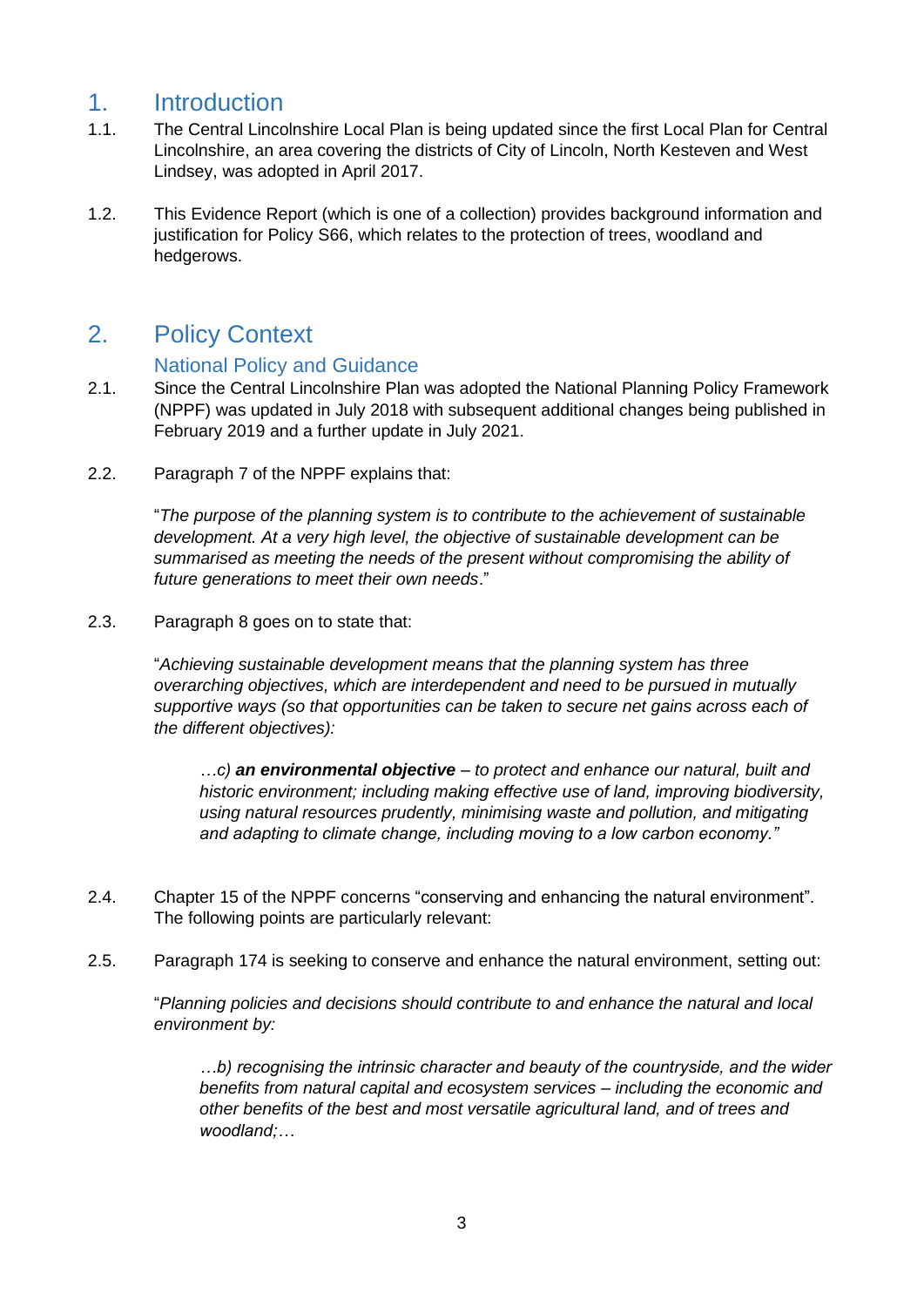*…d) minimising impacts on and providing net gains for biodiversity, including by establishing coherent ecological networks that are more resilient to current and future pressures;…"*

2.6. Paragraph 179 further states, in relation to habitats and biodiversity:

*"To protect and enhance biodiversity and geodiversity, plans should:*

*a) Identify, map and safeguard components of local wildlife-rich habitats and wider ecological networks, including the hierarchy of international, national and locally designated sites of importance for biodiversity56; wildlife corridors and stepping stones that connect them; and areas identified by national and local partnerships for habitat management, enhancement, restoration or creation57; and*

*b) promote the conservation, restoration and enhancement of priority habitats, ecological networks and the protection and recovery of priority species; and identify and pursue opportunities for securing measurable net gains for biodiversity."*

- 2.7. The Planning Practice Guidance (PPG) was first introduced in 2014 which offers 'live' government guidance. The PPG provides guidance to help in the implementation of policy in the NPPF.
- 2.8. The PPG states that local planning authorities should work collaboratively with other partners, including Local Nature Partnerships, to develop and deliver a strategic approach to protecting and improving the natural environment based on local priorities and evidence (Paragraph 010 Reference ID: 8-010-20190721).
- 2.9. The PPG also recognises the importance of green infrastructure, it states:

"*Green infrastructure is a natural capital asset that provides multiple benefits, at a range of scales. For communities, these benefits can include enhanced wellbeing, outdoor recreation and access, enhanced biodiversity and landscapes, food and energy production, urban cooling, and the management of flood risk. These benefits are also known as ecosystem services*." (Paragraph: 005 Reference ID: 8-005-20190721)

2.10. The section of the PPG relating to Natural Environment provides additional detail on the varied reasons why trees, hedgerows and woodland are so important and why and how local plans should seek to protect such assets.

#### Local Policy

- <span id="page-3-0"></span>2.11. The adopted Local Plan does not contain a specific policy relating to trees, woodland and hedgerows. Rather, the subject is included and addressed in a number of other policies.
- 2.12. Trees, woodland and hedgerows are addressed along with other landscape, townscape and views matters within Policy LP17: Landscape, Townscape and Views.
- 2.13. The protection of ancient woodland and veteran trees as irreplaceable habitats is addressed within Policy LP21: Biodiversity and Geodiversity.
- 2.14. In addition, Policy LP25: The Historic Environment seeks to protect trees in conservation areas, and Policy LP26: Design and Amenity seeks to "… *f. Incorporate and retain as far as possible existing natural and historic features such as hedgerows, trees*...;"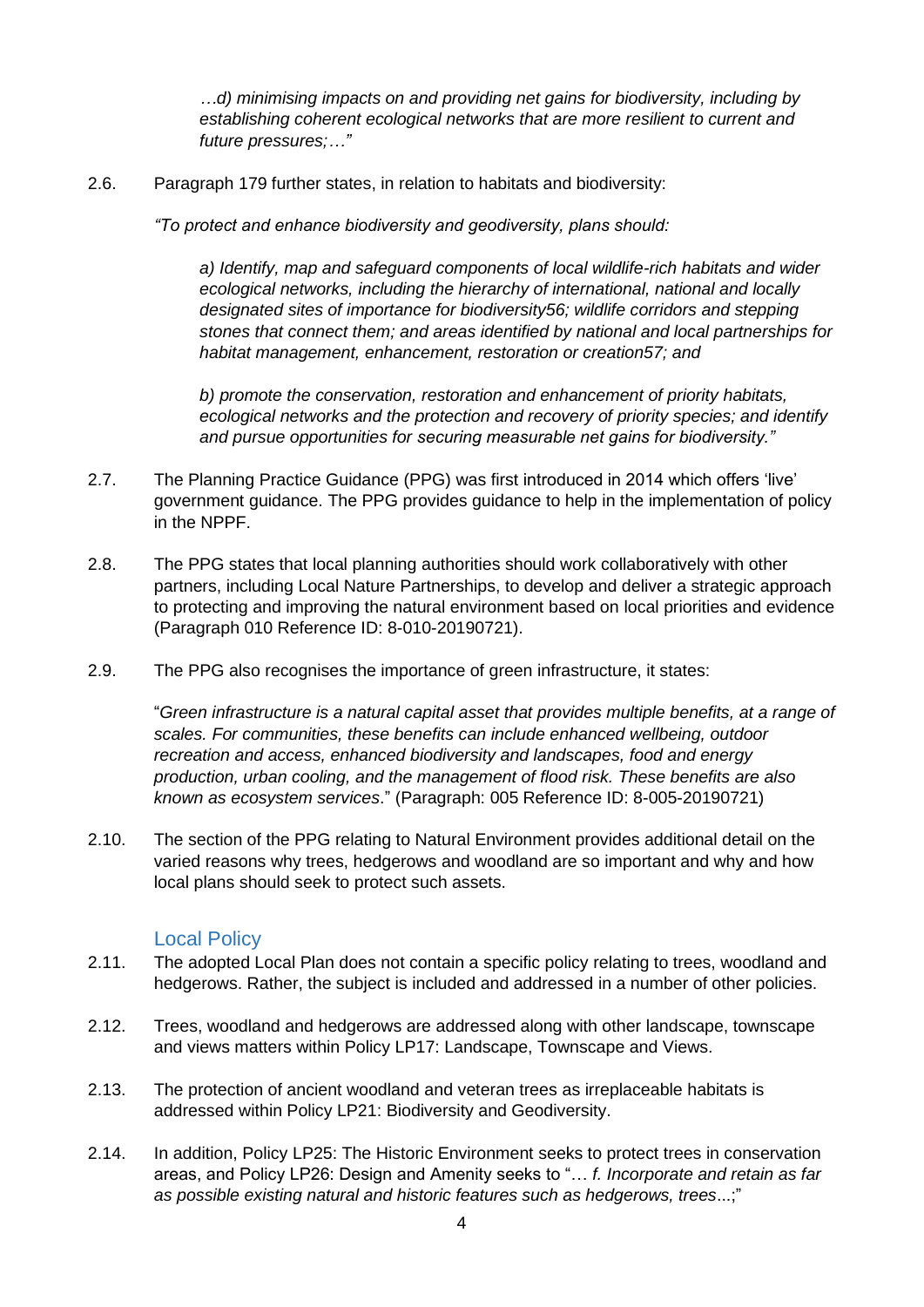# <span id="page-4-0"></span>3. Context and Evidence

- 3.1. Central Lincolnshire contains a number of urban areas and has a large rural area with different characteristics, opportunities and constraints. Trees, woodlands and hedgerows, contribute enormously to the character of many parts of the Central Lincolnshire area – they are very important visual elements in the landscape, since they are attractive in themselves, soften and give a context to development, provide focal points and screen unsightly areas from view.
- 3.2. However, the amenity value of trees is not confined only to their contribution to Central Lincolnshire's visual character. They can also help to reduce noise and prove beneficial in terms of atmospheric pollution, modifying microclimates and flood mitigation through storm water attenuation. Furthermore, they provide habitats for wildlife, help to stabilise soil against erosion, and play a role in reducing climate change by locking up carbon dioxide. As a result, they are highly valued by the majority of people, and the relative scarcity of tree cover in the southern half of the Central Lincolnshire area, in particular within North Kesteven, gives them an added importance.

#### <span id="page-4-1"></span>4. Issues and Options Consultation

- 4.1. The adopted Local Plan does not contain a specific policy in relation to 'Trees, Woodland and Hedgerows' therefore there were no specific consultation questions on this subject. Despite this, a number of comments were received relating to trees, woodland, which have been summarised as follows:
	- Within the objectives, the role of trees and woods as important and multifunctional form of greenspace should be mentioned;
	- Other comments: The plan should consider the need for additional woodland planting to absorb carbon and enable adaption to the impacts of climate change. Tree planting can play an important role in Carbon offsetting;
	- It is important to ensure that existing trees and woodland are protected and in particular ancient and veteran trees.

# <span id="page-4-2"></span>5. Regulation 18 Consultation

- 5.1. A Consultation Draft of the Local Plan was published for consultation between 30 June and 24 August 2021. During this eight week consultation comments were received on the plan, the policies within the plan, and supporting information and evidence.
- 5.2. A number of comments were received in relation to this policy. These comments have been summarised as follows:
	- Various comments broadly supporting the policy.
	- Various detailed suggestions, to improve clarity of policy wording.
	- Various comments suggesting the policy needs substantial or significant rewording, especially in relation to the inclusion of references to tree canopy cover, British Standards in relation to trees and construction and Hedgerows Regulations 1997.
	- Various comments suggesting the policy needs substantial or significant rewording, especially in relation to mitigation measures